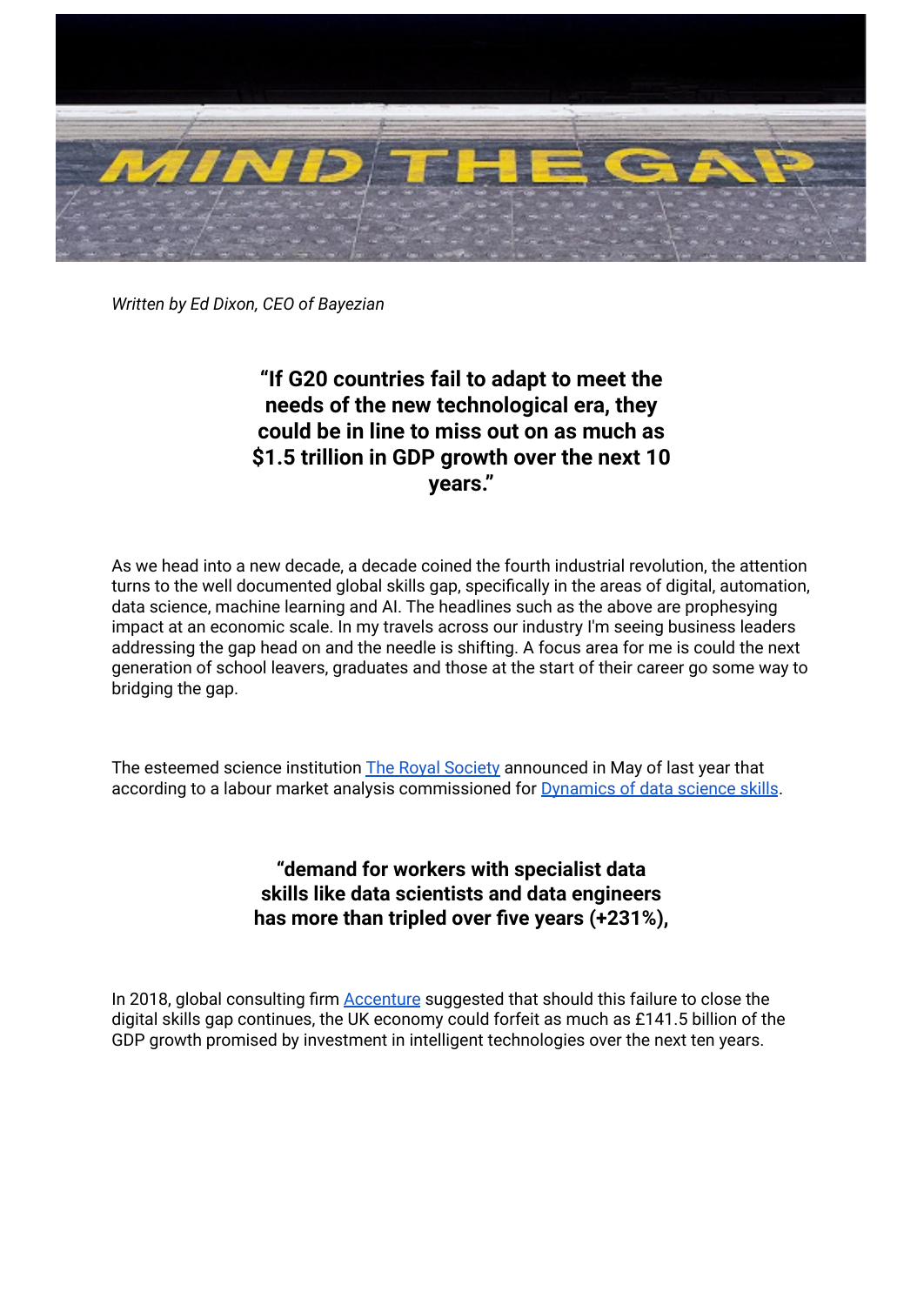

And way back in 2016 IBM foretold a lack of skills in the digital [workforce](http://www.cityam.com/240180/ibm-warns-of-looming-skills-gap-due-to-big-data-and-analytics) with Sanjay Brahmawar, the Global Head of strategic business development at IBM pointing out that "by 2020 we will have one million unfilled jobs in the IT sector. Primarily because the skills we have today aren't the right skills for the future. The future is more about the business understanding and its data." Do we have one million unfilled jobs?

It's not all about the lack of digital skills as I'm finding...

- Sourcing models are changing as companies take in-house digital transformation looking to traditional outsourcers to run their legacy systems or do the heavy lifting.
- And dare I say with Brexit "getting done" next week there remains uncertainty over freedom of movement for digital skills.
- Finally, with IR35 looming the reliance on contractors becomes complicated.

#### **Bridging the Gap, Fixing the Pyramid and Launching Careers**

One of the major challenges is that resourcing profiles are traditionally not sustainable to support peaks in demand. The skills gap compounds this with expensive, experienced team members, and in some cases management, having to undertake the jobs designated for those at the lower, efficiency part of the pyramid.



It's not new news that school leavers and graduates are well positioned to play a significant role in bridging the digital skills gap and fixing the pyramid. The question is how ready are they?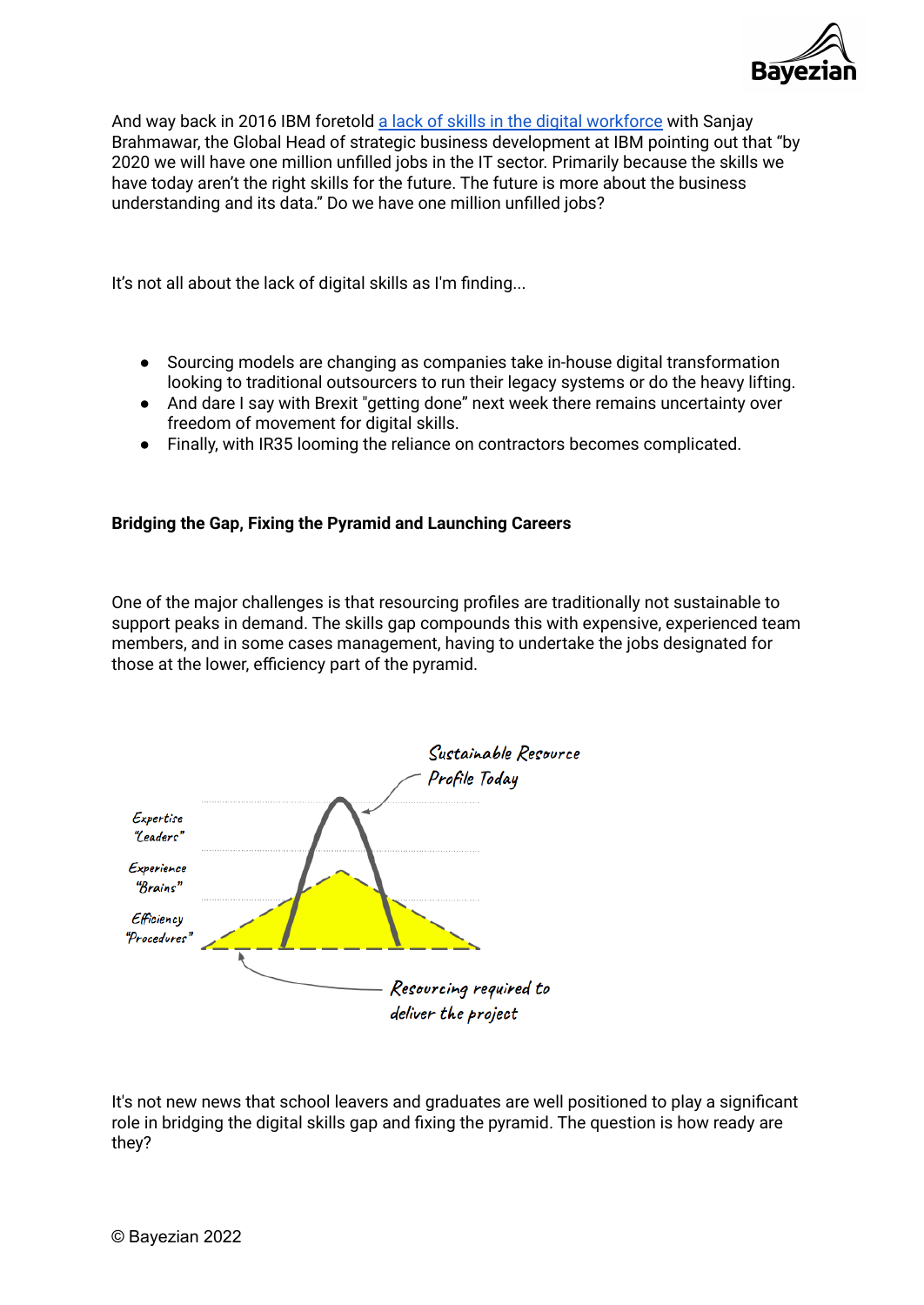

Robust research last year from **[Dellotte](https://www2.deloitte.com/uk/en/pages/press-releases/articles/digital-skills-gap-narrows-but-still-persists-from-classroom-to-boardroom.html)** - based on responses from 158 digital leaders from FTSE-listed companies, large private companies and large UK public sector organisations with a combined market value of £1.38 trillion - pointed out that:

"Digital skills are not a static set of skills. We live in a world where the half-life of a technical skill is two-and–a-half years at most. On that basis it should not be a surprise that people are coming out of education with skills that are not relevant to the way we work."

### **"18 per-cent of business leaders believe that school leavers and graduates have the right digital skills and experience, up from 12 per cent six months earlier.''**

So if we are to launch careers, there are a number of things employers might consider...

- Last year has seen many companies follow tech giants Apple, [Google,](https://www.businessinsider.com/top-companies-are-hiring-more-candidates-without-a-4-year-degree-2019-4?r=US&IR=T) and Netflix announced that candidates do not require a degree and this is becoming the norm.
- Even the best graduate programmes fail new starters, especially when the candidate already knows what they want to be…. "I want to be a data scientist and I want to focus on my career from day one";
- Are companies ready for school leavers? Are apprenticeships the answer? As of today, there are five Data Science apprenticeship schemes on gov.uk, four of which are from the same organisation.
- Whilst 90% of graduates find employment, of the 800,000 graduates 380,000 were "underemployed" according to The Office of National Statistics at Sept 2019. Is this down to schools, universities, companies, government or the individual?

The good news is this year, the UK government announced investments of  $E1$  [billion](https://www.computerworld.com/article/3427683/uk-government-announces--1-billion-investment-in-ai.html) in AI, including funding for 1,000 AI PhDs and training for around 8,000 secondary school teachers in computer science.

Companies across the UK are investing significantly in digital technologies in order to transform their businesses. Without ensuring that teams are made up of expertise, experience and efficiency with the right knowledge and abilities at each level of the pyramid, then most of these investments may well not deliver and prove worthless.